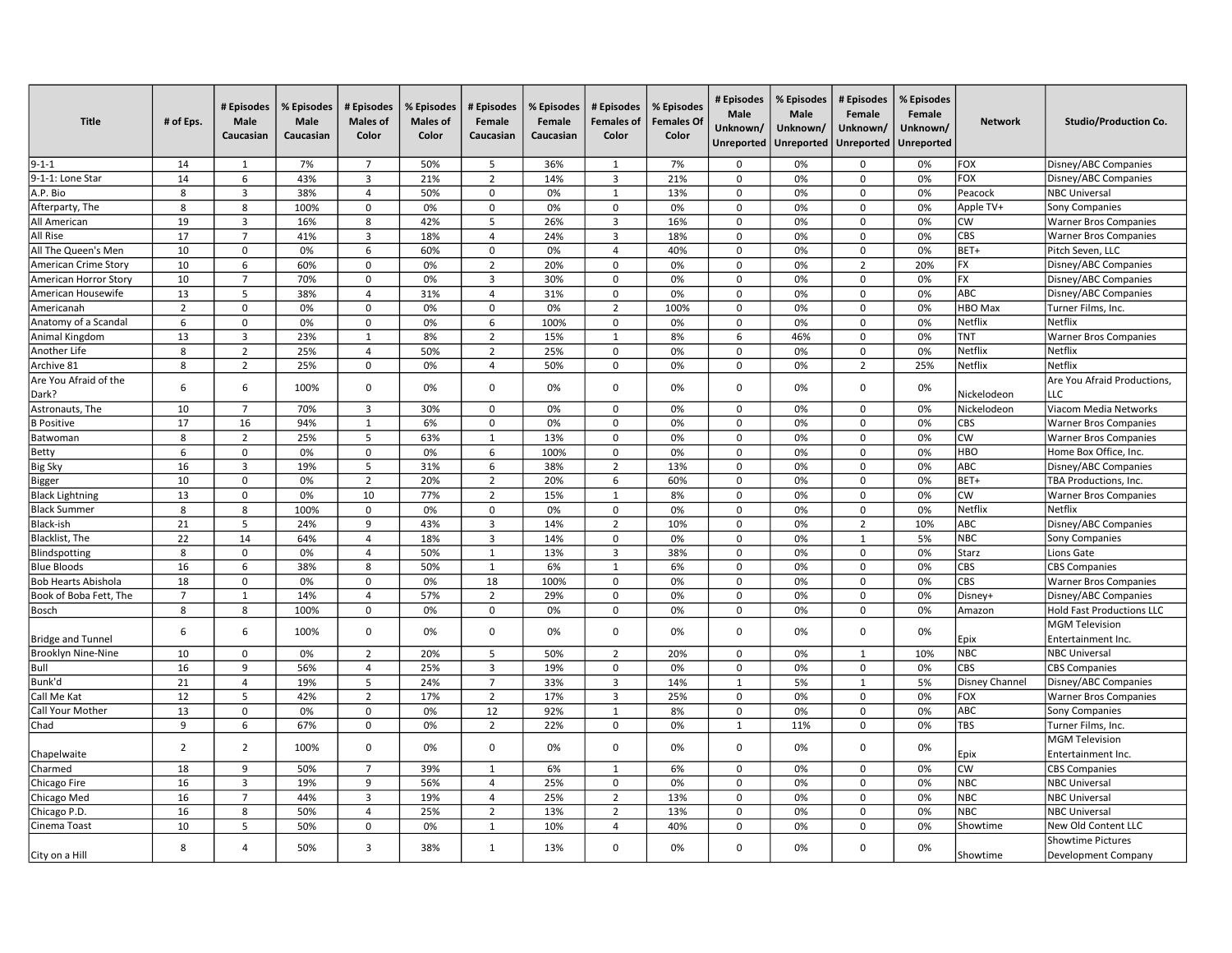|                                |                |                  |           |                     |      |                     |      |                               |     |                         |          |                               |           |                       | <b>MGM Television</b>               |
|--------------------------------|----------------|------------------|-----------|---------------------|------|---------------------|------|-------------------------------|-----|-------------------------|----------|-------------------------------|-----------|-----------------------|-------------------------------------|
| Clarice                        | 13             | $\overline{4}$   | 31%       | $\mathbf 0$         | 0%   | $\overline{7}$      | 54%  | $\overline{2}$                | 15% | 0                       | 0%       | 0                             | 0%        | CBS                   | Entertainment Inc.                  |
| Claws                          | 10             | $\overline{4}$   | 40%       | 0                   | 0%   | 1                   | 10%  | $\mathbf{1}$                  | 10% | $\overline{4}$          | 40%      | $\mathbf 0$                   | 0%        | <b>TNT</b>            | <b>Warner Bros Companies</b>        |
| Connecting                     | 8              | $\overline{4}$   | 50%       | $\mathbf 0$         | 0%   | $\Omega$            | 0%   | $\overline{4}$                | 50% | 0                       | 0%       | $\mathsf 0$                   | 0%        | <b>NBC</b>            | <b>NBC Universal</b>                |
| Conners, The                   | 20             | $\overline{4}$   | 20%       | $\mathbf 0$         | 0%   | 13                  | 65%  | $\overline{2}$                | 10% | $\mathbf{1}$            | 5%       | $\mathbf 0$                   | 0%        | ABC                   | Imagine Entertainment               |
| Corporate                      | 6              | 6                | 100%      | $\mathsf 0$         | 0%   | $\mathbf 0$         | 0%   | $\mathbf 0$                   | 0%  | $\mathbf 0$             | 0%       | $\mathbf 0$                   | 0%        | <b>Comedy Central</b> | Viacom Media Networks               |
| <b>Country Comfort</b>         | 10             | $\overline{2}$   | 20%       | $\mathbf 0$         | 0%   | $\overline{2}$      | 20%  | 6                             | 60% | $\mathbf 0$             | 0%       | $\mathbf 0$                   | 0%        | <b>Netflix</b>        | Netflix                             |
| Creepshow                      | 6              | 5                | 83%       | $\mathbf{1}$        | 17%  | $\Omega$            | 0%   | $\mathbf 0$                   | 0%  | $\Omega$                | 0%       | $\Omega$                      | 0%        | Shudder               | Cartel Entertainment, LLC           |
| Creepshow                      | 6              | 5                | 83%       | $\mathsf 0$         | 0%   | $\mathbf{1}$        | 17%  | $\mathsf 0$                   | 0%  | $\mathsf 0$             | 0%       | $\mathsf 0$                   | 0%        | Shudder               | Cartel Entertainment, LLC           |
| Crew, The                      | 10             | 10               | 100%      | $\mathbf 0$         | 0%   | $\mathbf 0$         | 0%   | $\mathbf 0$                   | 0%  | $\mathbf 0$             | 0%       | $\mathbf 0$                   | 0%        | Netflix               | Netflix                             |
| Cruel Summer                   | 9              | $\overline{2}$   | 22%       | $\overline{2}$      | 22%  | 5                   | 56%  | 0                             | 0%  | 0                       | 0%       | $\mathbf 0$                   | 0%        | Freeform              | Last Summer Holdings LLC            |
| Curb Your Enthusiasm           | 10             | 10               | 100%      | 0                   | 0%   | 0                   | 0%   | $\mathbf 0$                   | 0%  | 0                       | 0%       | $\Omega$                      | 0%        | <b>HBO</b>            | Home Box Office, Inc.               |
| Dad Stop Embarrassing          |                |                  |           |                     |      |                     |      |                               |     |                         |          |                               |           |                       |                                     |
| Me                             | 8              | $\mathbf 0$      | 0%        | 8                   | 100% | 0                   | 0%   | $\mathbf 0$                   | 0%  | 0                       | 0%       | $\Omega$                      | 0%        | Netflix               | Netflix                             |
| Danger Force                   | 26             | 20               | 77%       | $\mathsf 0$         | 0%   | $\mathbf 0$         | 0%   | 5                             | 19% | $\mathbf 0$             | 0%       | 1                             | 4%        | Nickelodeon           | Viacom Media Networks               |
| Dave                           | 10             | 5.5              | 55%       | $\overline{2}$      | 20%  | $\mathbf{1}$        | 10%  | 1.5                           | 15% | 0                       | 0%       | $\Omega$                      | 0%        | <b>FX</b>             | Disney/ABC Companies                |
| David Makes Man                | 10             | $\mathbf 0$      | 0%        | 5                   | 50%  | $\Omega$            | 0%   | 5                             | 50% | 0                       | 0%       | $\Omega$                      | 0%        | <b>OWN</b>            | <b>Warner Bros Companies</b>        |
| Dear White People              | 10             | $\mathsf 0$      | 0%        | 6                   | 60%  | $\mathbf 0$         | 0%   | $\overline{4}$                | 40% | $\Omega$                | 0%       | $\mathbf 0$                   | 0%        | Netflix               | Lions Gate                          |
|                                |                |                  |           |                     |      |                     |      |                               |     |                         |          |                               |           |                       | Legendary Pictures Funding,         |
| Debris                         | 12             | $\overline{7}$   | 58%       | $\mathbf 0$         | 0%   | $\mathbf{1}$        | 8%   | 3                             | 25% | $\mathbf{1}$            | 8%       | $\Omega$                      | 0%        | <b>NBC</b>            | LLC                                 |
| Delilah                        | 8              | $\mathsf 0$      | 0%        | $\overline{3}$      | 38%  | $\mathbf 0$         | 0%   | 5                             | 63% | 0                       | 0%       | 0                             | 0%        | OWN                   | <b>Warner Bros Companies</b>        |
| Diary of a Future              |                |                  |           |                     |      |                     |      |                               |     |                         |          |                               |           |                       |                                     |
| President                      | 10             | $\mathbf 0$      | 0%        | $\mathbf{1}$        | 10%  | 3                   | 30%  | 6                             | 60% | 0                       | 0%       | $\Omega$                      | 0%        | Disney+               | <b>CBS Companies</b>                |
| Dopesick                       | 8              | 6                | 75%       | 0                   | 0%   | 0                   | 0%   | $\overline{2}$                | 25% | 0                       | 0%       | 0                             | 0%        | Hulu                  | Disney/ABC Companies                |
| Dr. Death                      | 8              | $\mathbf 0$      | 0%        | $\mathbf 0$         | 0%   | $\overline{2}$      | 25%  | $\overline{4}$                | 50% | 0                       | 0%       | $\overline{2}$                | 25%       | Peacock               | <b>NBC Universal</b>                |
|                                |                |                  |           |                     |      |                     |      |                               |     |                         |          |                               |           |                       |                                     |
| Dwight in Shining Armor        | 10             | 10               | 100%      | $\mathbf 0$         | 0%   | $\Omega$            | 0%   | $\mathbf 0$                   | 0%  | $\Omega$                | 0%       | $\Omega$                      | 0%        | <b>BYU TV</b>         | Swirl Films LLC                     |
| Dynasty                        | 22             | $\overline{7}$   | 32%       | 5                   | 23%  | $\overline{7}$      | 32%  | $\mathbf{1}$                  | 5%  | $\overline{1}$          | 5%       | $\mathbf{1}$                  | 5%        | <b>CW</b>             | <b>CBS Companies</b>                |
| Equalizer, The                 | $9$            | 3                | 33%       | $\overline{2}$      | 22%  | $\overline{3}$      | 33%  | $\Omega$                      | 0%  | $\Omega$                | 0%       | 1                             | 11%       | CBS                   | <b>NBC Universal</b>                |
| Euphoria                       | $\overline{2}$ | $\overline{2}$   | 100%      | 0                   | 0%   | $\mathbf 0$         | 0%   | $\mathbf 0$                   | 0%  | $\mathbf 0$             | 0%       | $\mathbf 0$                   | 0%        | <b>HBO</b>            | Home Box Office, Inc.               |
|                                |                |                  |           |                     |      |                     |      |                               |     |                         |          |                               |           |                       |                                     |
| Everything's Gonna Be          | 10             | 6                | 60%       | $\mathbf 0$         | 0%   | $\Omega$            | 0%   | $\overline{4}$                | 40% | 0                       | 0%       | $\Omega$                      | 0%        | Freeform              | Avalon Television, Inc.             |
| Okay<br>Evil                   | 13             | 8                | 62%       | $\overline{2}$      | 15%  | 3                   | 23%  | $\mathbf 0$                   | 0%  | $\mathbf 0$             | 0%       | $\mathbf 0$                   | 0%        | Paramount+            | <b>CBS Companies</b>                |
| <b>Family Reunion</b>          | 17             | $\pmb{0}$        | 0%        | 9                   | 53%  | $\mathbf{1}$        | 6%   | 6                             | 35% | $\mathbf{1}$            | 6%       | $\mathbf 0$                   | 0%        | Netflix               | Netflix                             |
| FBI                            | 15             | 10               | 67%       | $\overline{2}$      | 13%  | $\mathbf{1}$        | 7%   | $\overline{2}$                | 13% | $\mathbf 0$             | 0%       | $\mathbf 0$                   | 0%        | CBS                   | <b>NBC Universal</b>                |
| FBI: Most Wanted               | 15             |                  |           |                     | 13%  |                     | 27%  |                               | 7%  |                         |          |                               |           | CBS                   | <b>NBC Universal</b>                |
|                                | 10             | 8<br>$\mathbf 0$ | 53%<br>0% | $\overline{2}$      | 20%  | $\overline{4}$<br>3 | 30%  | $\mathbf{1}$                  | 20% | $\mathsf 0$<br>$\Omega$ | 0%<br>0% | $\mathsf 0$<br>$\overline{3}$ | 0%<br>30% | BET+                  |                                     |
| First Wives Club<br>Flash, The | 13             | $\overline{3}$   | 23%       | $\overline{2}$<br>8 | 62%  | $\overline{2}$      | 15%  | $\overline{2}$<br>$\mathsf 0$ |     | $\Omega$                | 0%       | $\Omega$                      | 0%        | <b>CW</b>             | Cowboy Jack, Inc.                   |
|                                |                |                  |           |                     |      |                     |      |                               | 0%  |                         |          |                               |           | ABC                   | <b>Warner Bros Companies</b>        |
| For Life                       | 10             | 5                | 50%       | 3                   | 30%  | $\mathbf{1}$        | 10%  | $\mathbf{1}$                  | 10% | 0                       | 0%       | $\Omega$                      | 0%        |                       | <b>Sony Companies</b>               |
| Gabby Duran and the            | 11             | $\overline{4}$   | 36%       | 1                   | 9%   | $\overline{2}$      | 18%  | 4                             | 36% | $\Omega$                | 0%       | $\mathbf 0$                   | 0%        |                       |                                     |
| Unsittables                    |                |                  |           |                     |      |                     |      |                               |     |                         |          |                               |           | <b>Disney Channel</b> | Disney/ABC Companies                |
| Generation                     | 16             | $\overline{7}$   | 44%       | 4                   | 25%  | $\Omega$            | 0%   | 5                             | 31% | 0                       | 0%       | 0                             | 0%        | <b>HBO</b> Max        | Turner Films, Inc.                  |
| Gilded Age, The                | 9              | 5                | 56%       | $\mathsf 0$         | 0%   | $\mathbf 0$         | 0%   | $\overline{4}$                | 44% | $\mathsf 0$             | 0%       | $\mathsf 0$                   | 0%        | <b>HBO</b>            | Home Box Office, Inc.               |
|                                | 10             | $\mathbf 0$      | 0%        | $\mathbf 0$         | 0%   | 10                  | 100% | $\mathbf 0$                   | 0%  | 0                       | 0%       | $\Omega$                      | 0%        |                       | <b>Transactional Pictures of NY</b> |
| Girlfriend Experience, The     |                |                  |           |                     |      |                     |      |                               |     |                         |          |                               |           | Starz                 | .P.                                 |
| Girls5Eva                      | 8              | $\overline{2}$   | 25%       | $\mathbf{1}$        | 13%  | 5                   | 63%  | $\mathbf 0$                   | 0%  | $\mathbf 0$             | 0%       | $\mathbf 0$                   | 0%        | Peacock               | <b>NBC Universal</b>                |
| GLOW                           | 10             | 5                | 50%       | $\mathbf 0$         | 0%   | $\overline{4}$      | 40%  | $\mathbf{1}$                  | 10% | $\mathbf 0$             | 0%       | $\mathbf 0$                   | 0%        | Netflix               | Netflix                             |
| Godfather of Harlem            | 10             | $\overline{4}$   | 40%       | 5                   | 50%  | $\mathbf 0$         | 0%   | $\mathbf{1}$                  | 10% | $\mathbf 0$             | 0%       | $\mathsf 0$                   | 0%        | Epix                  | Disney/ABC Companies                |
| Goldbergs, The                 | 22             | 12               | 55%       | 5                   | 23%  | 5                   | 23%  | $\mathsf 0$                   | 0%  | 0                       | 0%       | $\mathbf 0$                   | 0%        | ABC                   | Sony Companies                      |
| Goliath                        | 8              | 8                | 100%      | $\mathbf 0$         | 0%   | $\Omega$            | 0%   | $\mathbf 0$                   | 0%  | 0                       | 0%       | $\Omega$                      | 0%        | Amazon                | Amazon                              |
| Good Doctor, The               | 20             | 12               | 60%       | $\mathbf{1}$        | 5%   | $\overline{4}$      | 20%  | $\mathsf 0$                   | 0%  | $\mathsf 0$             | 0%       | $\overline{\mathbf{3}}$       | 15%       | ABC                   | <b>Sony Companies</b>               |
| Good Girls                     | 16             | 5                | 31%       | $\mathbf{1}$        | 6%   | 1.5                 | 9%   | $\mathbf{1}$                  | 6%  | 6.5                     | 41%      | 1                             | 6%        | <b>NBC</b>            | <b>NBC Universal</b>                |
| Good Trouble                   | 19             | 6                | 32%       | $\overline{2}$      | 11%  | $\overline{7}$      | 37%  | $\overline{4}$                | 21% | 0                       | 0%       | $\mathbf 0$                   | 0%        | Freeform              | Disney/ABC Companies                |
| Gossip Girl                    | 12             | $\overline{2}$   | 17%       | 3                   | 25%  | $\overline{4}$      | 33%  | $\mathbf{1}$                  | 8%  | 0                       | 0%       | $\overline{2}$                | 17%       | <b>HBO</b> Max        | Turner Films, Inc.                  |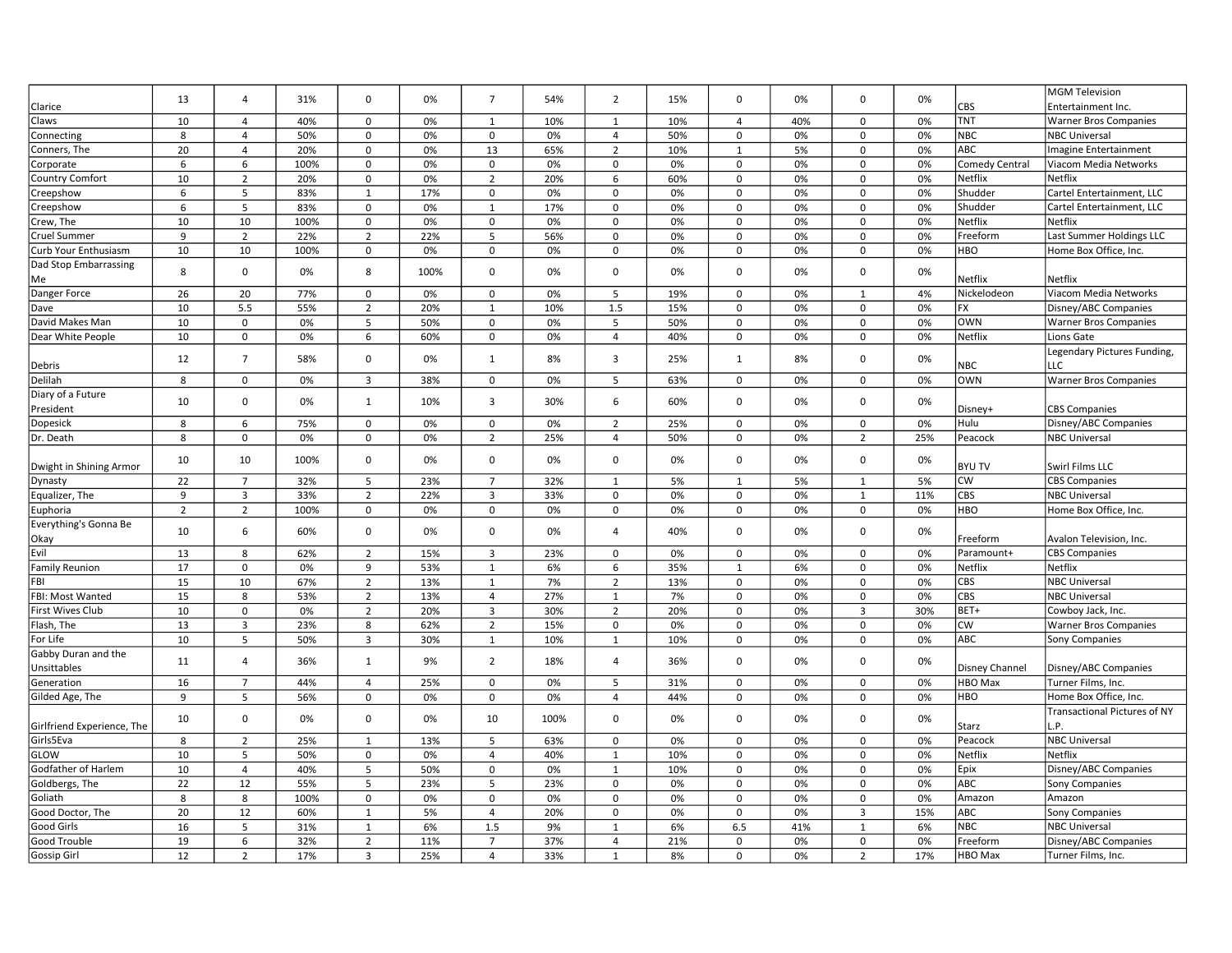| Grace and Frankie                                | 16             | 5                       | 31%  | $\mathbf{1}$   | 6%   | 9              | 56%  | $\mathbf{1}$   | 6%  | $\mathsf 0$    | 0%  | $\mathbf 0$    | 0%   | Netflix        | Skydance Pictures, LLC                          |
|--------------------------------------------------|----------------|-------------------------|------|----------------|------|----------------|------|----------------|-----|----------------|-----|----------------|------|----------------|-------------------------------------------------|
| Great, The                                       | 8              | $\overline{4}$          | 50%  | $\mathsf 0$    | 0%   | $\overline{2}$ | 25%  | $\overline{2}$ | 25% | $\mathsf 0$    | 0%  | $\mathbf 0$    | 0%   | Hulu           | MRC II Holdings, L.P.                           |
| Grey's Anatomy                                   | 17             | 9                       | 53%  | $\mathbf{1}$   | 6%   | $\overline{2}$ | 12%  | 5              | 29% | $\mathbf 0$    | 0%  | $\mathbf 0$    | 0%   | ABC            | Disney/ABC Companies                            |
| Hacks                                            | 10             | $\overline{2}$          | 20%  | 0              | 0%   | 8              | 80%  | 0              | 0%  | 0              | 0%  | $\mathbf 0$    | 0%   | <b>HBO Max</b> | <b>NBC Universal</b>                            |
|                                                  | 10             | $\overline{2}$          | 20%  | $\mathbf 0$    | 0%   | 6              | 60%  | $\overline{2}$ | 20% | 0              | 0%  | 0              | 0%   |                | <b>MGM Television</b>                           |
| Handmaid's Tale, The                             |                |                         |      |                |      |                |      |                |     |                |     |                |      | Hulu           | Entertainment Inc.                              |
| Harlem                                           | 10             | $\mathsf{O}$            | 0%   | $\overline{2}$ | 20%  | $\mathbf 0$    | 0%   | 8              | 80% | $\mathbf 0$    | 0%  | $\mathbf 0$    | 0%   | Amazon         | <b>NBC Universal</b>                            |
| Hawkeye                                          | 6              | 3                       | 50%  | $\mathbf 0$    | 0%   | 3              | 50%  | $\mathbf 0$    | 0%  | 0              | 0%  | $\mathbf 0$    | 0%   | Disney+        | Disney/ABC Companies                            |
| Heels                                            | 8              | 6                       | 75%  | 0              | 0%   | $\overline{2}$ | 25%  | $\mathbf 0$    | 0%  | 0              | 0%  | $\mathbf 0$    | 0%   | Starz          | Starz                                           |
| High School Musical: The<br>Musical - The Series | 12             | 4                       | 33%  | $\mathbf{1}$   | 8%   | 2.5            | 21%  | 4.5            | 38% | $\Omega$       | 0%  | $\Omega$       | 0%   | Disney+        | Disney/ABC Companies                            |
| Hightown                                         | 10             | $\overline{2}$          | 20%  | 4              | 40%  | $\mathbf{1}$   | 10%  | $\mathbf{1}$   | 10% | 0              | 0%  | $\overline{2}$ | 20%  | Starz          | <b>Starz</b>                                    |
|                                                  | 10             | $\overline{4}$          | 40%  | $\overline{2}$ | 20%  | $\overline{4}$ | 40%  | $\mathbf 0$    | 0%  | 0              | 0%  | $\mathbf 0$    | 0%   | Apple TV+      | <b>Paramount Pictures</b>                       |
| Home Before Dark                                 |                |                         |      |                |      |                |      |                |     |                |     |                |      | truTV          | Corporation<br>A24 Films LLC                    |
| I'm Sorry                                        | 3              | 3                       | 100% | 0              | 0%   | $\mathbf 0$    | 0%   | 0              | 0%  | 0              | 0%  | 0              | 0%   | <b>CW</b>      |                                                 |
| In the Dark                                      | 12             | $\overline{2}$          | 17%  | 6              | 50%  | $\overline{2}$ | 17%  | $\overline{2}$ | 17% | 0              | 0%  | $\Omega$       | 0%   |                | <b>CBS Companies</b>                            |
| In Treatment                                     | 24             | $\overline{4}$          | 17%  | 0              | 0%   | 8              | 33%  | 8              | 33% | 0              | 0%  | $\overline{4}$ | 17%  | <b>HBO</b>     | Home Box Office, Inc.                           |
| Jersey                                           | 6              | $\mathbf 0$             | 0%   | $\mathbf 0$    | 0%   | $\overline{2}$ | 33%  | $\overline{2}$ | 33% | $\overline{2}$ | 33% | $\mathbf 0$    | 0%   | Disney+        | Disney/ABC Companies                            |
| Kenan                                            | 10             | $\mathbf 0$             | 0%   | 6              | 60%  | $\overline{4}$ | 40%  | $\mathbf 0$    | 0%  | 0              | 0%  | $\mathbf 0$    | 0%   | <b>NBC</b>     | <b>NBC Universal</b>                            |
| Kevin Can F**K Himself                           | 8              | $\mathbf 0$             | 0%   | $\overline{2}$ | 25%  | 6              | 75%  | $\mathbf 0$    | 0%  | 0              | 0%  | $\mathbf 0$    | 0%   | AMC            | <b>AMC TV Studios LLC</b>                       |
| Kominsky Method, The                             | 6              | 5                       | 83%  | $\mathbf 0$    | 0%   | $\mathbf{1}$   | 17%  | $\mathbf 0$    | 0%  | $\mathbf 0$    | 0%  | $\mathbf 0$    | 0%   | Netflix        | <b>Warner Bros Companies</b>                    |
| Kung Fu                                          | 11             | $\mathbf{1}$            | 9%   | $\overline{7}$ | 64%  | $\mathbf 0$    | 0%   | 3              | 27% | $\Omega$       | 0%  | $\mathbf 0$    | 0%   | <b>CW</b>      | <b>Warner Bros Companies</b>                    |
| L Word: Generation Q,<br>The                     | 10             | $\mathbf 0$             | 0%   | $\mathbf 0$    | 0%   | 6              | 60%  | $\overline{2}$ | 20% | 0              | 0%  | $\overline{2}$ | 20%  | Showtime       | <b>Showtime Pictures</b><br>Development Company |
| Last Man Standing                                | 21             | $\overline{4}$          | 19%  | 13             | 62%  | $\overline{3}$ | 14%  | $\mathbf 0$    | 0%  | $\overline{1}$ | 5%  | $\mathbf 0$    | 0%   | <b>FOX</b>     | Disney/ABC Companies                            |
| Law & Order: SVU                                 | 16             | $\overline{\mathbf{3}}$ | 19%  | 10             | 63%  | $\overline{3}$ | 19%  | $\mathbf 0$    | 0%  | $\mathbf 0$    | 0%  | $\mathbf 0$    | 0%   | <b>NBC</b>     | <b>NBC Universal</b>                            |
| Legacies                                         | 20             | 12                      | 60%  | 3              | 15%  | $\overline{3}$ | 15%  | $\overline{2}$ | 10% | $\mathsf 0$    | 0%  | $\mathsf 0$    | 0%   | <b>CW</b>      | <b>Warner Bros Companies</b>                    |
| Legends of Tomorrow                              | 10             | 3                       | 30%  | 3              | 30%  | 3              | 30%  | $\mathbf 0$    | 0%  | 0              | 0%  | $\mathbf{1}$   | 10%  | <b>CW</b>      | <b>Warner Bros Companies</b>                    |
| Locke & Key                                      | 10             | $\mathbf{1}$            | 10%  | 4              | 40%  | 3              | 30%  | $\overline{2}$ | 20% | $\mathbf 0$    | 0%  | $\mathbf 0$    | 0%   | <b>Netflix</b> | <b>Netflix</b>                                  |
| Loki                                             | 6              | $\mathbf 0$             | 0%   | $\mathsf 0$    | 0%   | $\mathbf 0$    | 0%   | $\mathbf 0$    | 0%  | 0              | 0%  | 6              | 100% | Disney+        | Disney/ABC Companies                            |
| Lord of the Rings: The                           |                |                         |      |                |      |                |      |                |     |                |     |                |      |                |                                                 |
| Ring of Power, The                               | 8              | $\overline{2}$          | 25%  | $\overline{4}$ | 50%  | $\overline{2}$ | 25%  | $\mathbf 0$    | 0%  | 0              | 0%  | $\Omega$       | 0%   | Amazon         | Amazon                                          |
| Los Espookys                                     | 6              | $\mathbf 0$             | 0%   | 4.5            | 75%  | 0              | 0%   | 1.5            | 25% | 0              | 0%  | 0              | 0%   | <b>HBO</b>     | Sidestreet Entertainment, Inc.                  |
| Lost in Space                                    | 8              | $\mathbf{1}$            | 13%  | $\overline{2}$ | 25%  | 3              | 38%  | $\mathbf 0$    | 0%  | $\overline{2}$ | 25% | 0              | 0%   | Netflix        | Legendary Pictures Funding,<br>LLC              |
| Love in the Time of<br>Corona                    | $\overline{4}$ | $\mathbf 0$             | 0%   | $\mathbf 0$    | 0%   | $\overline{4}$ | 100% | $\mathbf 0$    | 0%  | 0              | 0%  | $\mathbf 0$    | 0%   | Freeform       | Disney/ABC Companies                            |
| Love, Victor                                     | 10             | 5                       | 50%  | $\overline{2}$ | 20%  | $\overline{2}$ | 20%  | 1              | 10% | $\mathbf 0$    | 0%  | $\mathbf 0$    | 0%   | Hulu           | Disney/ABC Companies                            |
| Lucifer                                          | 10             | 3                       | 30%  | 5              | 50%  | $\overline{2}$ | 20%  | $\mathbf 0$    | 0%  | $\mathbf 0$    | 0%  | $\mathbf 0$    | 0%   | Netflix        | <b>Warner Bros Companies</b>                    |
| MacGyver                                         | 15             | $\overline{7}$          | 47%  | 3              | 20%  | $\overline{3}$ | 20%  | $\overline{2}$ | 13% | 0              | 0%  | $\mathbf 0$    | 0%   | CBS            | <b>CBS Companies</b>                            |
| Magnum P.I.                                      | 16             | $\overline{7}$          | 44%  | 5              | 31%  | $\overline{2}$ | 13%  | $\overline{2}$ | 13% | $\mathsf 0$    | 0%  | $\mathsf 0$    | 0%   | CBS            | <b>CBS Companies</b>                            |
| Maid                                             | 10             | $\overline{4}$          | 40%  | $\mathbf 0$    | 0%   | $\overline{3}$ | 30%  | 3              | 30% | $\mathbf 0$    | 0%  | $\mathbf 0$    | 0%   | Netflix        | <b>Warner Bros Companies</b>                    |
| Manifest                                         | 13             | $\overline{7}$          | 54%  | $\mathbf{1}$   | 8%   | $\overline{4}$ | 31%  | $\mathbf{1}$   | 8%  | 0              | 0%  | $\mathsf 0$    | 0%   | <b>NBC</b>     | <b>Warner Bros Companies</b>                    |
| Master of None                                   | 5              | $\mathbf 0$             | 0%   | 5              | 100% | $\Omega$       | 0%   | $\Omega$       | 0%  | 0              | 0%  | $\Omega$       | 0%   | Netflix        | <b>NBC Universal</b>                            |
| Mayans M.C.                                      | 10             | $\overline{2}$          | 20%  | 6              | 60%  | $\mathbf{1}$   | 10%  | $\mathbf 0$    | 0%  | $\overline{1}$ | 10% | $\mathbf 0$    | 0%   | <b>FX</b>      | Disney/ABC Companies                            |
| <b>Midnight Mass</b>                             | $\overline{7}$ | $\overline{7}$          | 100% | $\mathsf 0$    | 0%   | $\mathbf 0$    | 0%   | $\mathbf 0$    | 0%  | $\mathsf 0$    | 0%  | $\mathbf 0$    | 0%   | Netflix        | Netflix                                         |
| Mighty Ducks, The                                | 10             | 6                       | 60%  | $\overline{2}$ | 20%  | $\overline{2}$ | 20%  | $\mathbf 0$    | 0%  | $\mathbf 0$    | 0%  | $\mathbf 0$    | 0%   | Disney+        | Disney/ABC Companies                            |
| Million Little Things, A                         | 18             | $\mathbf 0$             | 0%   | $\mathbf 0$    | 0%   | 14             | 78%  | $\overline{4}$ | 22% | $\Omega$       | 0%  | $\Omega$       | 0%   | ABC            | Disney/ABC Companies                            |
| Mixed-ish                                        | 13             | $\overline{3}$          | 23%  | 6              | 46%  | $\overline{2}$ | 15%  | $\mathbf{1}$   | 8%  | $\mathsf 0$    | 0%  | $\mathbf{1}$   | 8%   | ABC            | Disney/ABC Companies                            |
| Modern Love                                      | 8              | 6.5                     | 81%  | $\mathsf 0$    | 0%   | 0.5            | 6%   | $\mathbf{1}$   | 13% | $\mathbf 0$    | 0%  | $\mathbf 0$    | 0%   | Amazon         | Amazon                                          |
| Mom                                              | 18             | 17                      | 94%  | 0              | 0%   | 0              | 0%   | $\mathbf{1}$   | 6%  | 0              | 0%  | $\mathsf 0$    | 0%   | CBS            | <b>Warner Bros Companies</b>                    |
| Morning Show, The                                | 10             | $\mathbf{1}$            | 10%  | $\mathbf{1}$   | 10%  | 5              | 50%  | $\overline{2}$ | 20% | 0              | 0%  | $\mathbf{1}$   | 10%  | Apple TV+      | Always Smiling, LLC                             |
|                                                  |                |                         |      |                |      |                |      |                |     |                |     |                |      |                |                                                 |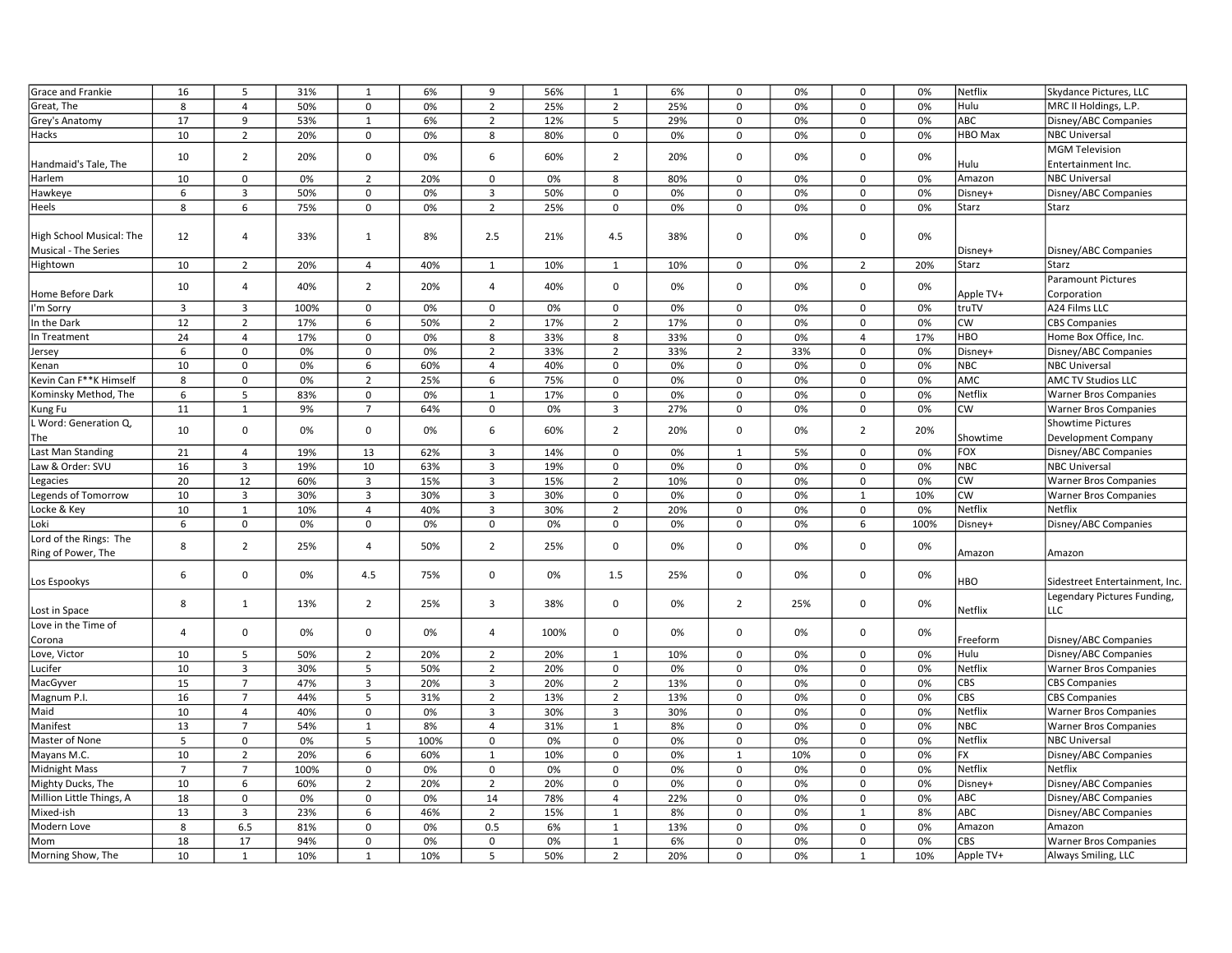| Mr. Corman                    | 10             | 8              | 80%  | 0              | 0%   | 0              | 0%   | $\overline{2}$ | 20% | $\mathsf 0$         | 0%  | $\mathsf 0$    | 0%  | Apple TV+                        | A24 Films LLC                |
|-------------------------------|----------------|----------------|------|----------------|------|----------------|------|----------------|-----|---------------------|-----|----------------|-----|----------------------------------|------------------------------|
| Mr. Inbetween                 | 9              | 9              | 100% | 0              | 0%   | 0              | 0%   | $\mathbf 0$    | 0%  | $\mathbf 0$         | 0%  | $\mathbf 0$    | 0%  | <b>FX</b>                        | Blue Tongue Films, Inc.      |
| Mr. Mayor                     | 9              | 3              | 33%  | $\overline{2}$ | 22%  | $\overline{4}$ | 44%  | $\mathbf 0$    | 0%  | $\mathbf 0$         | 0%  | $\mathbf 0$    | 0%  | <b>NBC</b>                       | <b>NBC Universal</b>         |
| <b>Mysterious Benedict</b>    |                |                |      |                |      |                |      |                |     |                     |     |                |     |                                  |                              |
| Society, The                  | 8              | $\overline{4}$ | 50%  | $\mathbf{1}$   | 13%  | $\overline{2}$ | 25%  | $\mathbf{1}$   | 13% | $\mathbf 0$         | 0%  | $\Omega$       | 0%  | Disney+                          | Disney/ABC Companies         |
| <b>Mythic Quest</b>           | 11             | 6              | 55%  | $\overline{2}$ | 18%  | $\mathbf{1}$   | 9%   | $\overline{2}$ | 18% | $\mathbf 0$         | 0%  | 0              | 0%  | Apple TV+                        | Lions Gate                   |
| Nancy Drew                    | 18             | $\mathbf{0}$   | 0%   | 9              | 50%  | $\overline{7}$ | 39%  | $\mathbf{1}$   | 6%  | $\overline{1}$      | 6%  | $\mathbf{0}$   | 0%  | <b>CW</b>                        | <b>CBS Companies</b>         |
| Narcos                        | $\overline{2}$ | $\mathsf{O}$   | 0%   | $\overline{2}$ | 100% | $\mathsf 0$    | 0%   | $\mathbf 0$    | 0%  | $\mathbf 0$         | 0%  | $\mathsf 0$    | 0%  | Netflix                          | Netflix                      |
| <b>NCIS</b>                   | 16             | $\overline{7}$ | 44%  | $\overline{2}$ | 13%  | $\overline{2}$ | 13%  | 5              | 31% | $\mathsf 0$         | 0%  | $\mathbf 0$    | 0%  | CBS                              | <b>CBS Companies</b>         |
| <b>NCIS: Los Angeles</b>      | 18             | 10             | 56%  | $\overline{2}$ | 11%  | 3              | 17%  | $\overline{2}$ | 11% | $\mathbf{1}$        | 6%  | 0              | 0%  | CBS                              | <b>CBS Companies</b>         |
| <b>NCIS: New Orleans</b>      | 16             | $\overline{7}$ | 44%  | 6              | 38%  | $\mathbf{1}$   | 6%   | $\overline{2}$ | 13% | $\mathbf 0$         | 0%  | 0              | 0%  | CBS                              | <b>CBS Companies</b>         |
| Neighborhood, The             | 18             | 12             | 67%  | 5              | 28%  | $\mathbf{1}$   | 6%   | $\mathbf 0$    | 0%  | $\mathbf 0$         | 0%  | $\mathbf 0$    | 0%  | CBS                              | <b>CBS Companies</b>         |
| Never Have I Ever             | 10             | $\mathbf 0$    | 0%   | $\overline{2}$ | 20%  | $\overline{4}$ | 40%  | $\overline{4}$ | 40% | $\mathbf 0$         | 0%  | $\mathbf 0$    | 0%  | Netflix                          | <b>NBC Universal</b>         |
| New Amsterdam                 | 14             | 6              | 43%  | $\overline{2}$ | 14%  | $\overline{2}$ | 14%  | $\overline{4}$ | 29% | $\mathsf 0$         | 0%  | $\mathsf 0$    | 0%  | <b>NBC</b>                       | <b>NBC Universal</b>         |
| <b>Nine Perfect Strangers</b> | 8              | 8              | 100% | 0              | 0%   | 0              | 0%   | $\Omega$       | 0%  | $\mathbf 0$         | 0%  | $\mathbf 0$    | 0%  | Hulu                             | Nine Perfect Strangers, LLC  |
| On The Verge                  | 12             | $\overline{4}$ | 33%  | $\mathbf 0$    | 0%   | 5              | 42%  | $\Omega$       | 0%  | 3                   | 25% | 0              | 0%  | Netflix                          | The Film TV                  |
| One Day at a Time             | 12             | $\overline{2}$ | 17%  | $\overline{4}$ | 33%  | $\overline{2}$ | 17%  | $\overline{4}$ | 33% | $\mathbf 0$         | 0%  | $\mathbf 0$    | 0%  | POP                              | Sony Companies               |
| Only Murders in the           | 10             | $\overline{2}$ | 20%  | $\mathbf 0$    | 0%   | 8              | 80%  | $\mathbf 0$    | 0%  | $\Omega$            | 0%  | $\Omega$       | 0%  |                                  |                              |
| <b>Building</b>               |                |                |      |                |      |                |      |                |     |                     |     |                |     | Hulu                             | Disney/ABC Companies         |
| Other Two, The                | 10             | $\overline{7}$ | 70%  | 0              | 0%   | $\mathsf 0$    | 0%   | 3              | 30% | 0                   | 0%  | 0              | 0%  | <b>Comedy Central</b>            | <b>Imagine Entertainment</b> |
| <b>Outer Banks</b>            | 10             | 6              | 60%  | 0              | 0%   | $\overline{2}$ | 20%  | $\overline{2}$ | 20% | $\mathbf 0$         | 0%  | $\Omega$       | 0%  | Netflix                          | Netflix                      |
| Outpost, The                  | 3              | $\mathbf{1}$   | 33%  | $\overline{2}$ | 67%  | $\mathbf 0$    | 0%   | $\Omega$       | 0%  | $\mathbf 0$         | 0%  | $\Omega$       | 0%  | <b>CW</b>                        | Outpost TV LLC               |
| Ozark                         | 14             | $\overline{4}$ | 29%  | $\overline{2}$ | 14%  | $\overline{7}$ | 50%  | $\mathbf{1}$   | 7%  | $\mathbf 0$         | 0%  | $\mathbf 0$    | 0%  | Netflix                          | MRC II Holdings, L.P.        |
| Pennyworth                    | 6              | 6              | 100% | $\mathbf 0$    | 0%   | $\mathbf 0$    | 0%   | $\mathbf 0$    | 0%  | $\mathbf 0$         | 0%  | $\mathbf 0$    | 0%  | Epix                             | <b>Warner Bros Companies</b> |
| Physical                      | 10             | $\mathbf{1}$   | 10%  | $\mathbf 0$    | 0%   | 9              | 90%  | $\mathbf 0$    | 0%  | $\mathbf 0$         | 0%  | $\mathbf 0$    | 0%  | Apple TV+                        | Tomorrow ITV Studios LLC     |
| Pilgrim                       | 12             | 9              | 75%  | $\mathbf 0$    | 0%   | 3              | 25%  | $\Omega$       | 0%  | $\mathbf 0$         | 0%  | 0              | 0%  | Disney+                          | Disney/ABC Companies         |
|                               | 6              | $\overline{2}$ |      |                | 17%  | $\overline{2}$ | 33%  |                | 17% | $\mathbf 0$         | 0%  | 0              | 0%  |                                  |                              |
| Plan Z                        |                |                | 33%  | $\mathbf{1}$   |      |                |      | $\mathbf{1}$   |     |                     |     |                |     | Spectrum Originals CBS Companies |                              |
| Pose                          | 8              | $\mathbf 0$    | 0%   | $\overline{4}$ | 50%  | $\mathbf 0$    | 0%   | $\overline{4}$ | 50% | $\mathbf 0$         | 0%  | 0              | 0%  | <b>FX</b>                        | Disney/ABC Companies         |
| Post Mortem: No One Dies      | $\overline{4}$ | $\overline{4}$ | 100% | $\mathbf 0$    | 0%   | $\mathbf 0$    | 0%   | $\Omega$       | 0%  | $\mathbf 0$         | 0%  | 0              | 0%  |                                  |                              |
| in Skarnes                    |                |                |      |                |      |                |      |                |     |                     |     |                |     | Netflix                          | Netflix                      |
| Power Book III: Raising       | 10             | $\overline{2}$ | 20%  | 6              | 60%  | $\overline{2}$ | 20%  | $\Omega$       | 0%  | $\Omega$            | 0%  | $\Omega$       | 0%  |                                  |                              |
| Kanan                         |                |                |      |                |      |                |      |                |     |                     |     |                |     | Starz                            | Lions Gate                   |
| Power, The                    | $\overline{2}$ | $\mathbf 0$    | 0%   | $\mathbf 0$    | 0%   | $\overline{2}$ | 100% | $\mathsf 0$    | 0%  | $\mathbf 0$         | 0%  | $\mathbf 0$    | 0%  | Amazon                           | Amazon                       |
| Prodigal Son                  | 13             | 5              | 38%  | 6              | 46%  | $\mathbf{1}$   | 8%   | $\mathbf{1}$   | 8%  | $\mathbf 0$         | 0%  | $\mathbf 0$    | 0%  | <b>FOX</b>                       | <b>Warner Bros Companies</b> |
| Punky Brewster                | 9              | $\overline{2}$ | 22%  | 1              | 11%  | 3              | 33%  | 3              | 33% | 0                   | 0%  | $\mathbf 0$    | 0%  | Peacock                          | <b>NBC Universal</b>         |
| Puppy Place                   | 16             | $\overline{2}$ | 13%  | 3              | 19%  | $\overline{7}$ | 44%  | $\overline{2}$ | 13% | $\overline{2}$      | 13% | 0              | 0%  | Apple TV+                        | Apple Inc.                   |
| Queen of the South            | 10             | $\mathbf 0$    | 0%   | 9              | 90%  | $\mathbf{1}$   | 10%  | $\Omega$       | 0%  | $\Omega$            | 0%  | $\mathbf 0$    | 0%  | <b>USA Network</b>               | Disney/ABC Companies         |
| Queen Sugar                   | 10             | $\pmb{0}$      | 0%   | 0              | 0%   | $\overline{7}$ | 70%  | $\overline{3}$ | 30% | $\mathsf 0$         | 0%  | 0              | 0%  | <b>OWN</b>                       | <b>Warner Bros Companies</b> |
| Rebel                         | 10             | $\overline{4}$ | 40%  | $\overline{2}$ | 20%  | $\overline{2}$ | 20%  | $\overline{2}$ | 20% | $\mathsf 0$         | 0%  | $\mathbf 0$    | 0%  | ABC                              | Disney/ABC Companies         |
| Republic of Sarah, The        | 13             | $\mathbf 0$    | 0%   | $\overline{2}$ | 15%  | 5              | 38%  | 6              | 46% | $\mathbf 0$         | 0%  | $\mathbf 0$    | 0%  | <b>CW</b>                        | <b>CBS Companies</b>         |
| Resident, The                 | 14             | $\overline{4}$ | 29%  | 5              | 36%  | $\overline{4}$ | 29%  | $\mathbf{1}$   | 7%  | 0                   | 0%  | 0              | 0%  | <b>FOX</b>                       | Disney/ABC Companies         |
| Riverdale                     | 10             | $\mathbf{1}$   | 10%  | $\mathbf{1}$   | 10%  | 4              | 40%  | $\overline{2}$ | 20% | $\overline{2}$      | 20% | $\Omega$       | 0%  | <b>CW</b>                        | <b>Warner Bros Companies</b> |
| Rookie, The                   | 14             | 5              | 36%  | 5              | 36%  | $\overline{3}$ | 21%  | $\mathbf{1}$   | 7%  | $\Omega$            | 0%  | $\Omega$       | 0%  | ABC                              | <b>Deluxe Pictures</b>       |
| Roswell, New Mexico           | 13             | $\overline{4}$ | 31%  | $\mathbf{1}$   | 8%   | $\overline{4}$ | 31%  | $\overline{4}$ | 31% | $\mathbf 0$         | 0%  | $\mathbf 0$    | 0%  | CW                               | <b>Warner Bros Companies</b> |
| Run the World                 | $\overline{7}$ | $\mathsf 0$    | 0%   | 3              | 43%  | $\mathsf 0$    | 0%   | 3              | 43% | $\mathbf 0$         | 0%  | $\overline{1}$ | 14% | Starz                            | Lions Gate                   |
| <b>Rutherford Falls</b>       | 10             | $\overline{3}$ | 30%  | $\mathsf 0$    | 0%   | $\overline{3}$ | 30%  | $\overline{4}$ | 40% | $\mathsf{O}\xspace$ | 0%  | $\mathbf 0$    | 0%  | Peacock                          | <b>NBC Universal</b>         |
| Ruthless                      | 19             | $\mathsf 0$    | 0%   | 19             | 100% | 0              | 0%   | $\Omega$       | 0%  | $\mathbf 0$         | 0%  | $\Omega$       | 0%  | BET+                             | And Action LLC               |
|                               | 31             | 31             | 100% | $\mathbf 0$    | 0%   | $\mathbf 0$    | 0%   | $\Omega$       | 0%  | $\mathbf 0$         | 0%  | 0              | 0%  |                                  |                              |
| Ryan's Mystery Playdate       |                |                |      |                |      |                |      |                |     |                     |     |                |     | Nickelodeon                      | Hour Hand Productions, LLC   |
| S.W.A.T.                      | 18             | 9              | 50%  | $\overline{2}$ | 11%  | $\overline{4}$ | 22%  | $\overline{3}$ | 17% | $\mathbf 0$         | 0%  | $\mathbf{0}$   | 0%  | <b>CBS</b>                       | Sony Companies               |
| Santa Evita                   | $\overline{2}$ | $\mathsf{O}$   | 0%   | $\overline{2}$ | 100% | $\mathsf{o}\,$ | 0%   | $\mathbf 0$    | 0%  | $\mathbf 0$         | 0%  | $\mathsf 0$    | 0%  |                                  | Iberoamerican Studios SL     |
| Saved by the Bell             | 10             | 3              | 30%  | 3              | 30%  | 3              | 30%  | $\mathbf 0$    | 0%  | $\mathbf 0$         | 0%  | $\mathbf{1}$   | 10% | Peacock                          | <b>NBC Universal</b>         |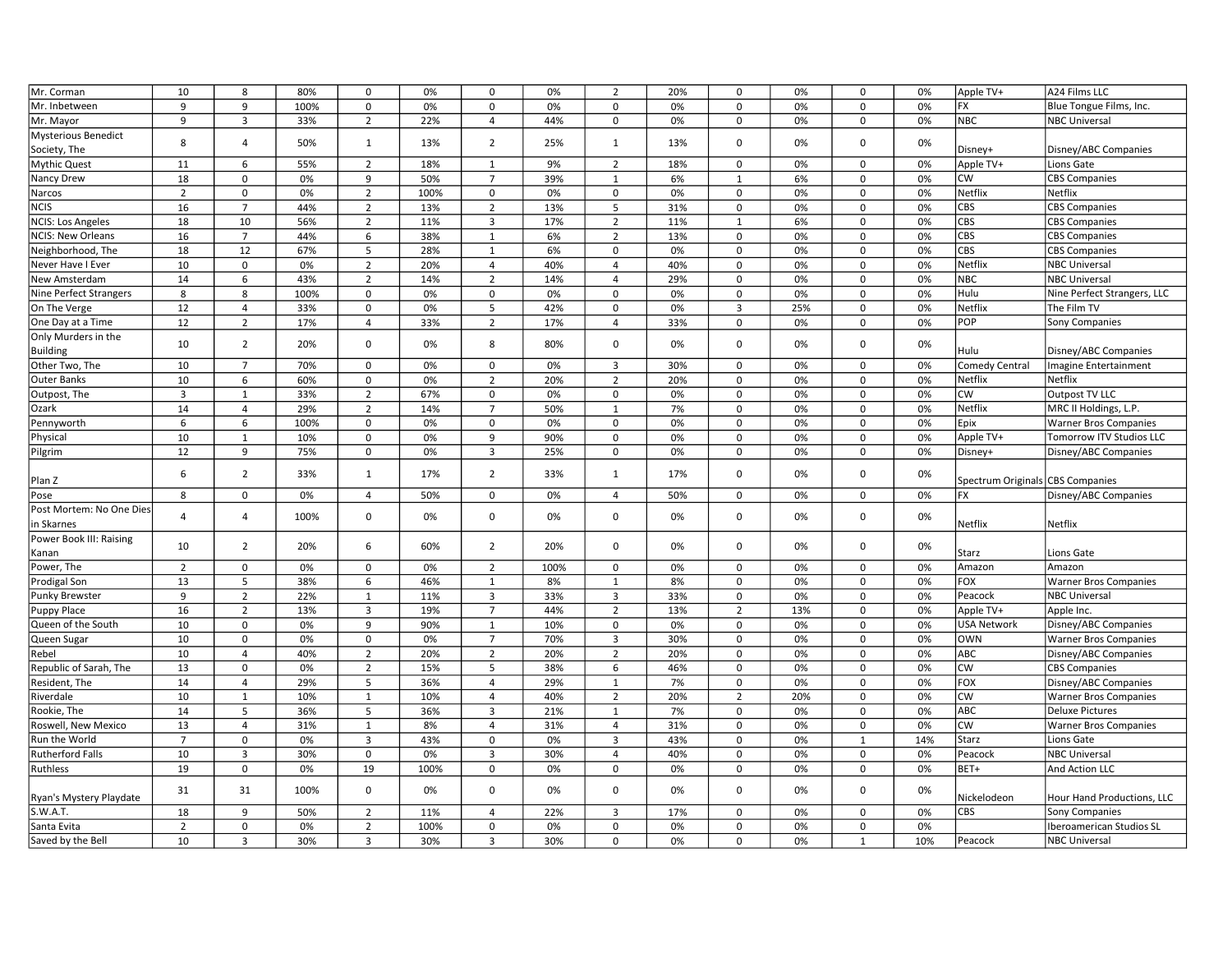|                                       | 5              | 5              | 100% | $\mathbf 0$    | 0%   | $\mathbf 0$    | 0%   | $\mathbf 0$    | 0%  | $\mathbf 0$    | 0%  | $\mathbf 0$    | 0%  |                       |                                  |
|---------------------------------------|----------------|----------------|------|----------------|------|----------------|------|----------------|-----|----------------|-----|----------------|-----|-----------------------|----------------------------------|
| Scenes From a Marriage                |                |                |      |                |      |                |      |                |     |                |     |                |     | <b>HBO</b>            | Home Box Office, Inc.            |
| Schmigadoon                           | 6              | 6              | 100% | $\mathbf 0$    | 0%   | $\mathbf 0$    | 0%   | 0              | 0%  | $\mathbf 0$    | 0%  | $\mathbf 0$    | 0%  | Apple TV+             | <b>NBC Universal</b>             |
| <b>SEAL Team</b>                      | 16             | 9              | 56%  | 5              | 31%  | $\overline{2}$ | 13%  | 0              | 0%  | $\Omega$       | 0%  | 0              | 0%  | CBS                   | <b>CBS Companies</b>             |
| See                                   | 8              | 8              | 100% | 0              | 0%   | $\mathbf 0$    | 0%   | 0              | 0%  | $\mathbf 0$    | 0%  | $\mathbf 0$    | 0%  | Apple TV+             | Chernin TV Productions, LLC      |
| Sentient                              | 6              | $\overline{2}$ | 33%  | $\mathbf 0$    | 0%   | $\overline{2}$ | 33%  | $\overline{2}$ | 33% | $\mathbf 0$    | 0%  | $\mathbf 0$    | 0%  | Netflix               | Netflix                          |
| Servant                               | 10             | 1              | 10%  | $\mathbf{1}$   | 10%  | 3              | 30%  | $\overline{2}$ | 20% | $\Omega$       | 0%  | $\overline{3}$ | 30% | Apple TV+             | Blinding Edge Pictures, Inc.     |
| Severance                             | 9              | 6              | 67%  | $\mathbf 0$    | 0%   | 3              | 33%  | $\mathbf 0$    | 0%  | $\Omega$       | 0%  | $\mathbf 0$    | 0%  | Apple TV+             | Severance, LLC                   |
| Sex/Life                              | 8              | $\mathbf 0$    | 0%   | $\mathbf 0$    | 0%   | 8              | 100% | $\mathbf 0$    | 0%  | 0              | 0%  | $\mathbf 0$    | 0%  | <b>Netflix</b>        | Netflix                          |
| Shameless                             | 12             | 6              | 50%  | $\overline{2}$ | 17%  | 1              | 8%   | $\overline{2}$ | 17% | 0              | 0%  | 1              | 8%  | Showtime              | <b>Warner Bros Companies</b>     |
| Shameless Hall of Shame               | 6              | 6              | 100% | $\Omega$       | 0%   | $\mathbf 0$    | 0%   | 0              | 0%  | $\Omega$       | 0%  | $\mathbf 0$    | 0%  | Showtime              | <b>Warner Bros Companies</b>     |
| Shrill                                | 8              | $\mathsf 0$    | 0%   | $\overline{4}$ | 50%  | $\overline{2}$ | 25%  | $\overline{2}$ | 25% | $\mathbf 0$    | 0%  | $\mathsf 0$    | 0%  | Hulu                  | <b>Warner Bros Companies</b>     |
| Shrink Next Door, The                 | 8              | 8              | 100% | $\mathbf 0$    | 0%   | $\mathsf 0$    | 0%   | $\mathbf 0$    | 0%  | 0              | 0%  | $\mathsf 0$    | 0%  | Apple TV+             | MRC II Holdings, L.P.            |
| Side Hustle                           | 26             | 10             | 38%  | $\overline{4}$ | 15%  | 10             | 38%  | $\overline{2}$ | 8%  | 0              | 0%  | $\mathbf 0$    | 0%  | Nickelodeon           | Viacom Media Networks            |
| Snowfall                              | 10             | $\mathbf{1}$   | 10%  | 5              | 50%  | 3              | 30%  | 0              | 0%  | $\Omega$       | 0%  | 1              | 10% | <b>FX</b>             | Disney/ABC Companies             |
| Social Distance                       | 8              | $\overline{3}$ | 38%  | $\mathbf{1}$   | 13%  | $\mathbf{1}$   | 13%  | 3              | 38% | $\mathbf 0$    | 0%  | $\mathbf 0$    | 0%  | Netflix               | Netflix                          |
| Society, The                          | 11             | $\overline{4}$ | 36%  | $\mathbf 0$    | 0%   | $\overline{4}$ | 36%  | $\overline{2}$ | 18% | 0              | 0%  | $\mathbf{1}$   | 9%  | Netflix               | Netflix                          |
| Solos                                 | $\overline{7}$ | $\overline{4}$ | 57%  | $\mathbf 0$    | 0%   | $\overline{2}$ | 29%  | $\mathbf{1}$   | 14% | 0              | 0%  | $\mathbf 0$    | 0%  | Amazon                | Amazon                           |
| Special                               | 8              | $\overline{4}$ | 50%  | $\Omega$       | 0%   | 4              | 50%  | 0              | 0%  | $\Omega$       | 0%  | $\mathbf 0$    | 0%  | Netflix               | Campfire Film & TV, LLC          |
| <b>Star Trek: Discovery</b>           | 13             | $\overline{4}$ | 31%  | $\overline{4}$ | 31%  | 5              | 38%  | $\mathbf 0$    | 0%  | $\mathbf 0$    | 0%  | $\mathbf 0$    | 0%  | <b>CBS All Access</b> | <b>CBS Companies</b>             |
| Stargirl                              | 13             | $\overline{2}$ | 15%  | 5              | 38%  | 6              | 46%  | $\mathbf 0$    | 0%  | $\Omega$       | 0%  | $\mathbf 0$    | 0%  | <b>CW</b>             | <b>Warner Bros Companies</b>     |
| Station 19                            | 16             | 5              | 31%  | 5              | 31%  | 5              | 31%  | $\mathbf{1}$   | 6%  | 0              | 0%  | $\mathbf 0$    | 0%  | ABC                   | Disney/ABC Companies             |
| <b>Stranger Things</b>                | 9              | 9              | 100% | 0              | 0%   | $\mathbf 0$    | 0%   | 0              | 0%  | $\Omega$       | 0%  | $\mathbf 0$    | 0%  | Netflix               | Netflix                          |
| Succession                            | 9              | 4.5            | 50%  | $\overline{2}$ | 22%  | 1.5            | 17%  | $\mathbf{1}$   | 11% | $\mathbf 0$    | 0%  | $\mathbf 0$    | 0%  | <b>HBO</b>            | Home Box Office, Inc.            |
| Sulphur Springs                       | 10             | $\overline{4}$ | 40%  | $\overline{2}$ | 20%  | $\overline{2}$ | 20%  | $\overline{2}$ | 20% | 0              | 0%  | $\mathbf 0$    | 0%  | <b>Disney Channel</b> | Praline Investments, LLC         |
| Supergirl                             | 16             | 9              | 56%  | 3              | 19%  | 4              | 25%  | 0              | 0%  | 0              | 0%  | $\mathbf 0$    | 0%  | <b>CW</b>             | <b>Warner Bros Companies</b>     |
| Superman & Lois                       | 10             | 6              | 60%  | 3              | 30%  | $\mathbf{1}$   | 10%  | 0              | 0%  | $\Omega$       | 0%  | $\mathbf 0$    | 0%  | <b>CW</b>             | <b>Warner Bros Companies</b>     |
| Superstore                            | 15             | 8              | 53%  | 3              | 20%  | 3              | 20%  | $\mathbf{1}$   | 7%  | 0              | 0%  | $\mathbf 0$    | 0%  | <b>NBC</b>            | <b>NBC Universal</b>             |
| Swagger                               | 9              | $\overline{3}$ | 33%  | $\mathbf{1}$   | 11%  | $\overline{2}$ | 22%  | $\overline{3}$ | 33% | $\mathbf 0$    | 0%  | $\mathbf 0$    | 0%  | Apple TV+             | <b>CBS Companies</b>             |
| Sweet Tooth                           | 6              | $\overline{3}$ | 50%  | $\mathbf 0$    | 0%   | $\mathbf{1}$   | 17%  | $\mathsf 0$    | 0%  | $\overline{2}$ | 33% | $\mathbf 0$    | 0%  | Netflix               | <b>Warner Bros Companies</b>     |
| Sydney to the Max                     | 21             | $\overline{7}$ | 33%  | 5              | 24%  | 6              | 29%  | $\overline{1}$ | 5%  | $\Omega$       | 0%  | $\overline{2}$ | 10% | <b>Disney Channel</b> | Disney/ABC Companies             |
| Tacoma FD                             | 13             | 6              | 46%  | 5              | 38%  | $\overline{2}$ | 15%  | $\mathbf 0$    | 0%  | $\Omega$       | 0%  | $\mathbf 0$    | 0%  | truTV                 | A24 Films LLC                    |
| Tailspin                              | 8              | 8              | 100% | $\mathbf 0$    | 0%   | $\mathbf 0$    | 0%   | 0              | 0%  | 0              | 0%  | $\mathbf 0$    | 0%  | Apple TV+             | Keshet Productions UK<br>Limited |
| The Barbarian & the Troll             | 5              | 5              | 100% | $\Omega$       | 0%   | $\mathbf 0$    | 0%   | $\mathbf 0$    | 0%  | 0              | 0%  | $\mathbf 0$    | 0%  | Nickelodeon           | <b>Brightlight Pictures Inc</b>  |
| This Is Us                            | 16             | 8              | 50%  | 3              | 19%  | $\overline{2}$ | 13%  | $\overline{3}$ | 19% | $\Omega$       | 0%  | $\mathbf 0$    | 0%  | <b>NBC</b>            | Disney/ABC Companies             |
| Titans                                | 11             | $\mathbf{1}$   | 9%   | $\overline{4}$ | 36%  | $\overline{4}$ | 36%  | $\overline{2}$ | 18% | $\mathbf 0$    | 0%  | $\mathsf 0$    | 0%  | <b>HBO</b> Max        | <b>Warner Bros Companies</b>     |
| Today's Special                       | $\overline{4}$ | $\overline{4}$ | 100% | $\mathbf 0$    | 0%   | $\mathbf 0$    | 0%   | 0              | 0%  | 0              | 0%  | $\mathbf 0$    | 0%  |                       | Imagine Entertainment            |
| Tokyo Vice                            | 8              | $\overline{2}$ | 25%  | 4              | 50%  | $\mathbf 0$    | 0%   | $\overline{2}$ | 25% | 0              | 0%  | $\mathbf 0$    | 0%  | HBO Max               | Endeavor Content Capital, LLC    |
| Truth Be Told                         | 10             | 4              | 40%  | $\overline{2}$ | 20%  | $\overline{2}$ | 20%  | $\mathbf{1}$   | 10% | 0              | 0%  | $\mathbf{1}$   | 10% | Apple TV+             | Chernin TV Productions, LLC      |
| Turner & Hooch                        | 12             | 6              | 50%  | 3              | 25%  | 3              | 25%  | 0              | 0%  | 0              | 0%  | $\mathbf 0$    | 0%  | Disney+               | Disney/ABC Companies             |
| Two Sentence Horror<br><b>Stories</b> | $\overline{4}$ | $\Omega$       | 0%   | $\mathbf{1}$   | 25%  | $\Omega$       | 0%   | $\overline{2}$ | 50% | $\Omega$       | 0%  | 1              | 25% | <b>CW</b>             | Pink Buffalo Films Inc.          |
| Tyler Perry's "Bruh"                  | 19             | $\mathbf 0$    | 0%   | 19             | 100% | $\mathbf 0$    | 0%   | $\mathbf 0$    | 0%  | 0              | 0%  | $\mathbf 0$    | 0%  | BET+                  | And Action LLC                   |
| <b>Tyler Perry's Assisted</b>         |                |                |      |                |      |                |      |                |     |                |     |                |     |                       |                                  |
| Living                                | 22             | $\mathbf 0$    | 0%   | 22             | 100% | $\mathbf 0$    | 0%   | $\mathbf 0$    | 0%  | $\Omega$       | 0%  | $\mathbf 0$    | 0%  | <b>BET</b>            | And Action LLC                   |
| Tyler Perry's House Of<br>Payne       | 22             | 0              | 0%   | 22             | 100% | $\Omega$       | 0%   | 0              | 0%  | 0              | 0%  | $\mathbf 0$    | 0%  | <b>BET</b>            | And Action LLC                   |
| Tyler Perry's Sistas                  | 22             | $\Omega$       | 0%   | 22             | 100% | $\Omega$       | 0%   | $\Omega$       | 0%  | $\Omega$       | 0%  | $\mathbf 0$    | 0%  | <b>BET</b>            | And Action LLC                   |